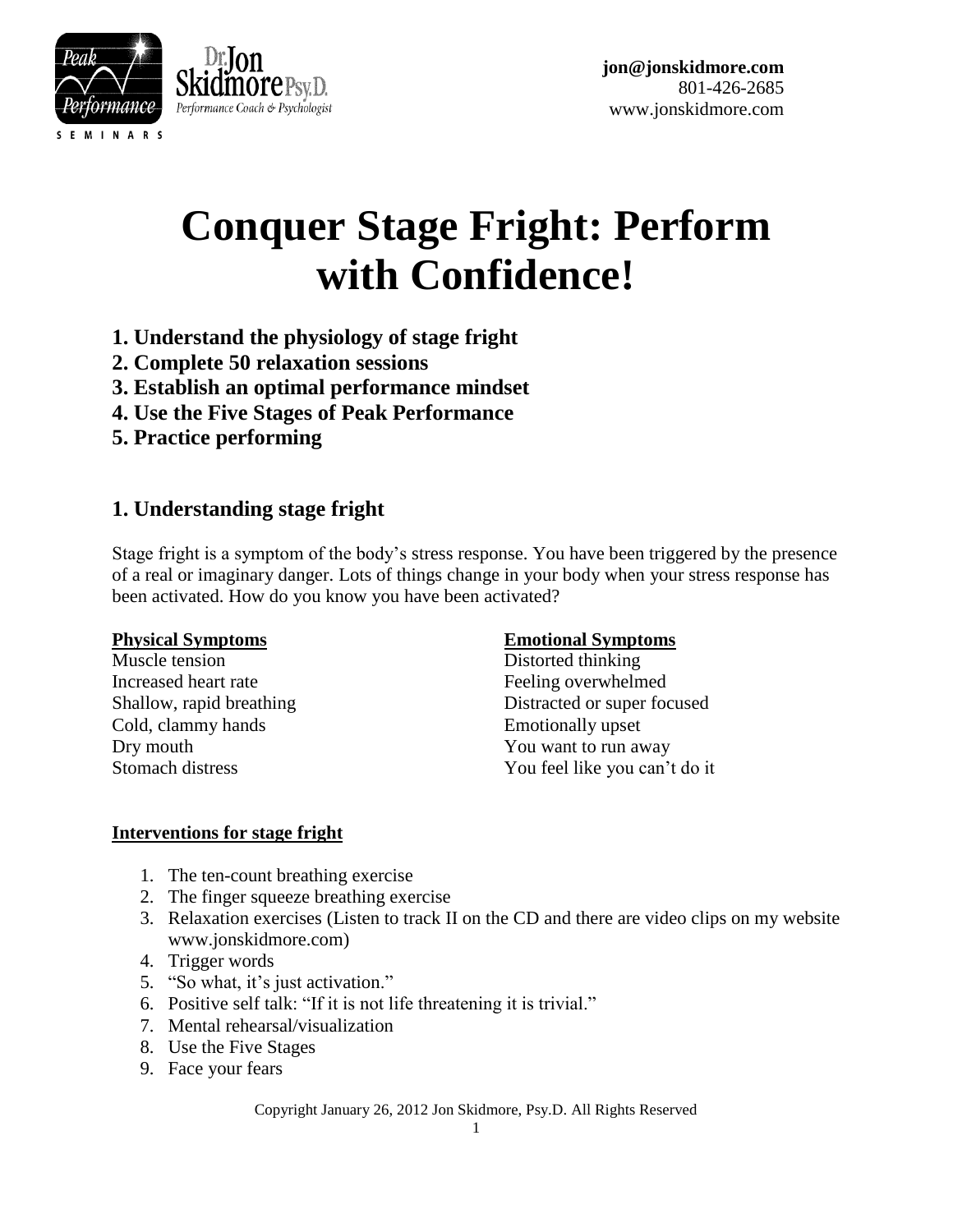

# **2. Practice 50 Relaxation Sessions**

**Go to [www.jonskidmore.com](http://www.jonskidmore.com/) There are examples of a variety of relaxation strategies that can be found in the on my website and you can purchase** *Relax the Body/Focus the Mind.*

# **3. Creating Your Optimal Performance Mindset**

1. Clearly define your goal or intention.

I am performing on \_\_\_\_\_\_\_\_\_\_\_\_\_\_\_\_\_\_\_\_\_\_\_

2. Know your motivation. Why are you doing this? I am performing on \_\_\_\_\_\_\_\_\_\_ because: a. b. c.

3. Identify the attitude you are committed to bringing to your performance process.

Write down three words that describe your optimal performance mindset.

 $1.$  2. 3.

Write down three words that describe the shift into your negative performance mindset.

1. 2. 3

When I perform I will be:

\_\_\_\_\_\_\_\_\_\_\_\_\_\_\_\_\_ \_\_\_\_\_\_\_\_\_\_\_\_\_\_\_\_\_\_ \_\_\_\_\_\_\_\_\_\_\_\_\_\_\_\_\_\_\_\_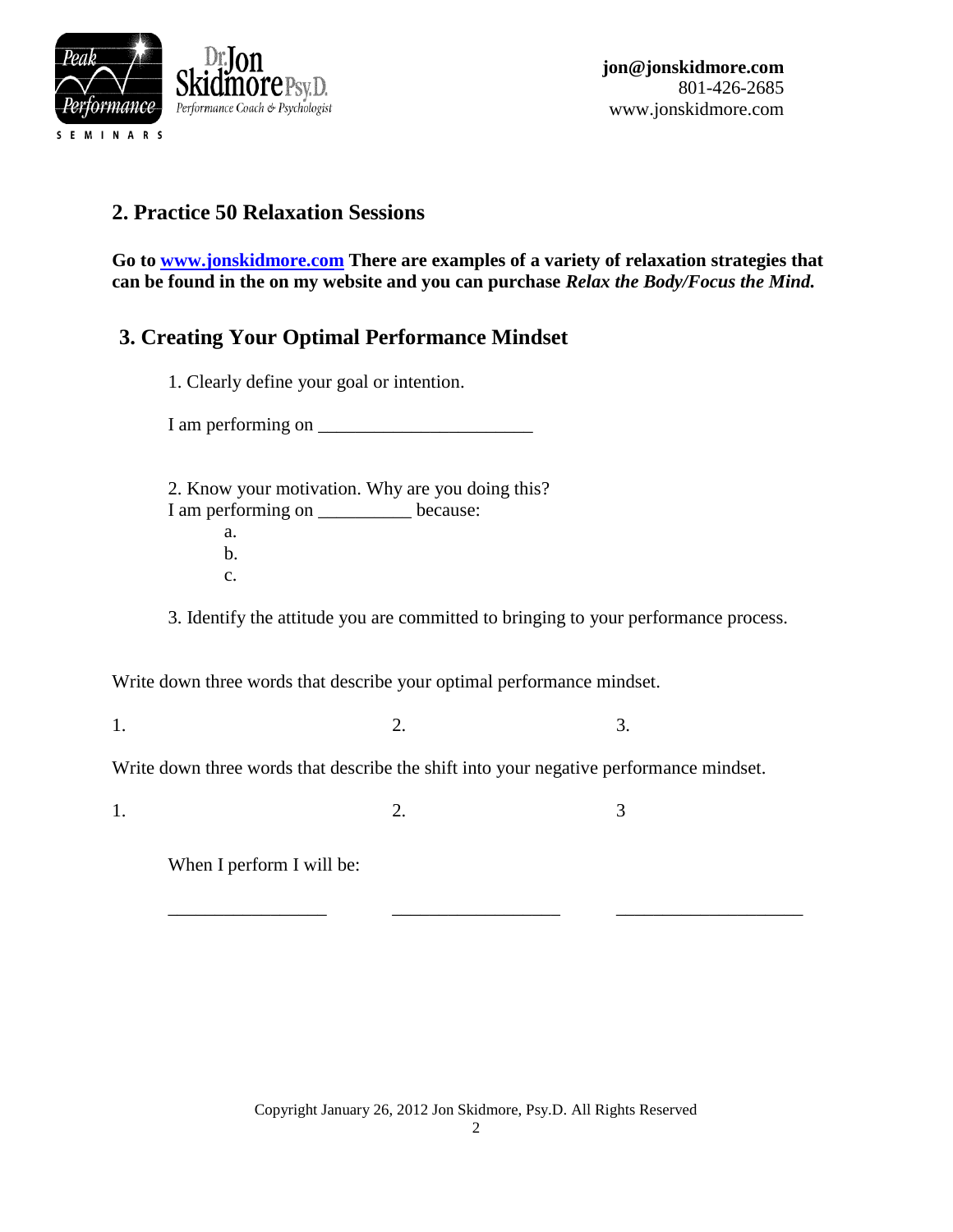

# 4. **The Five Stages of Peak Performance**

#### **Stage I. The foundation**

What is your goal or intention? Why are you pursuing this goal? What is your motivation? How are you committed to being as you pursue this goal? Write down three words that describe how you are committed to being as you perform.

Trigger words:

#### **Stage II. Ready!**

Skill acquisition and mastery – Practice, Practice, Practice! Constant self-awareness: evaluate, critique, experiment, observe, adjust. Mental preparation/visualization. **How are you being as you pursue your goal?** What is incomplete? What is your plan to complete it?

When you plan your work and work your plan, your plan works!

**Important:** Declaring your preparation complete allows you to perform with freedom. Declare complete what is incomplete!

#### **Stage III. Set!**

Get yourself mentally and physically set to perform.

Physical preparation includes your uniform, costume, instrument, transportation, food, grooming, and musical warm-up.

Being mentally set: attention control and positive self-talk.

Pre-performance routines (warm-up routines) to access motor programs. No Rituals!!

Trigger words to access the desired mental states for the performance.

How are you being? Confident, Expressive, Bold!

#### **Stage IV. Go!**

The performance. Step into the sandbox, stay in the sandbox! Go Play! Sandbox it! Limited self-awareness, a present focus of awareness, ease, flow, in the zone. No thoughts of victory, no thoughts of defeat!

#### **Stage V. And now what? The post performance debriefing**

Each performance is a practice in performing. What worked? What didn't work? What will you do next time? **No post performance bashing!**